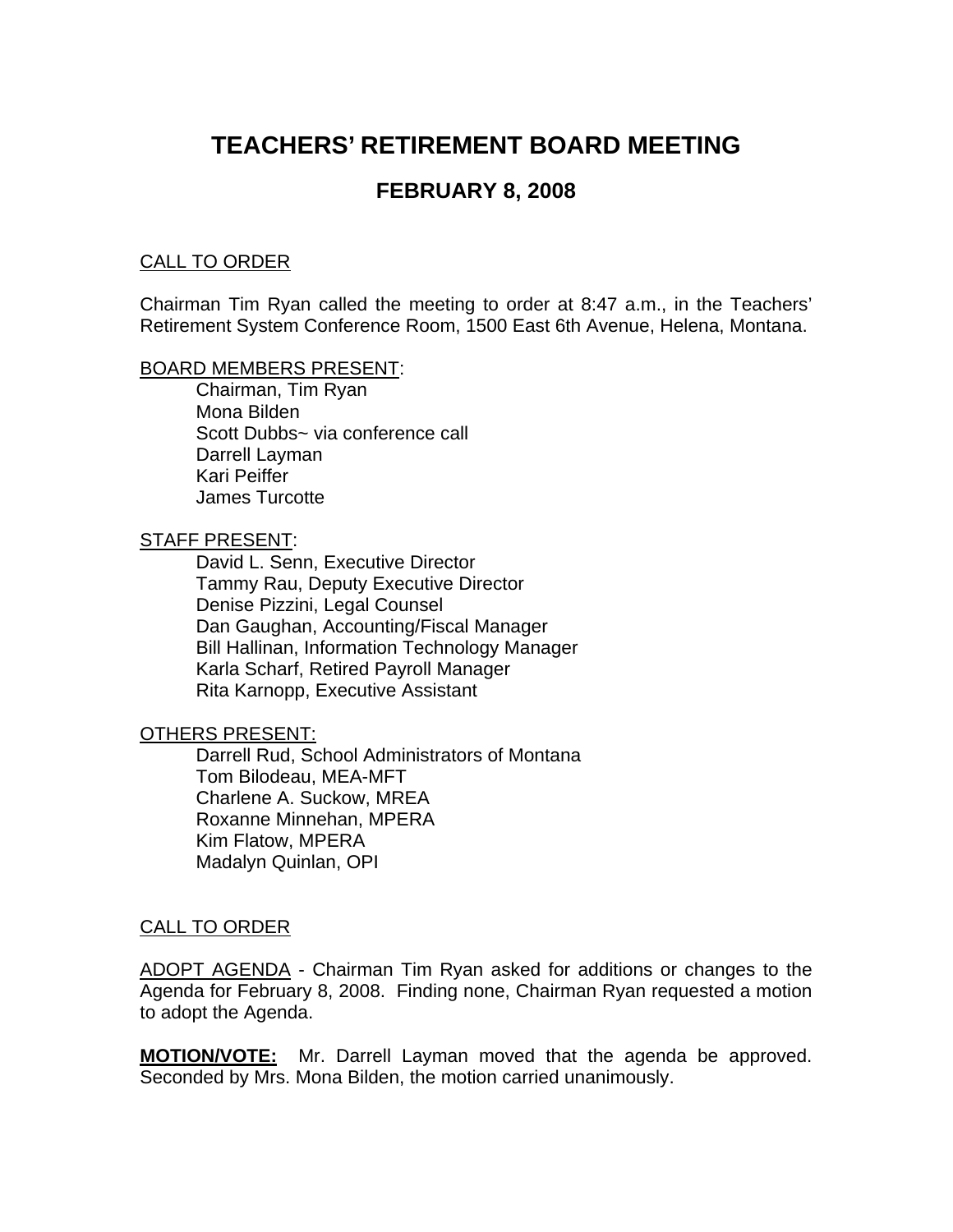APPROVAL OF NOVEMBER 16, 2007 MINUTES - Chairman Ryan called for changes to the September 21, 2007 Board Meeting Minutes. Mr. Senn asked that on page two, last sentence, "the motion carried unanimously" should be moved to the bottom of paragraph five, page three. Mr. Senn clarified the motion should read 'for the retirement benefits effective after July 1, 2008.' Also, on the last page 'Chairman Dubbs' should be changed to 'Chairman Ryan.' 'Chairman Ryan asked for any other changes, finding none he called for a motion.'

**MOTION/VOTE:** Mrs. Mona Bilden moved that the minutes be approved as corrected. Seconded by Mrs. Kari Peiffer, the motion carried unanimously.

PUBLIC COMMENT – Chairman Ryan called for public comment on Board related items. No public comments were made.

# EXECUTIVE DIRECTOR'S REPORT

# NEW TIER FOR MEMBERS FIRST HIRED AFTER 7/1/2009

At the request of the School Administrators of Montana and the Montana School Boards Association, the Teachers' Retirement System (TRS) Actuary, Mr. Mark Olleman, completed a preliminary study of two alternate plan designs for members hired after June 30, 2009. The Actuary's letter dated January 25, 2008, was discussed by the Board. The proposed plan designs provide greater retirement benefits than the current plan to members who retire at older ages, but less opportunity to retirees at earlier ages.

Mr. Senn distributed a worksheet comparing the different benefit amounts a retiree may receive under the alternative plan designs discussed. He pointed out that one of the advantages of the money purchase plan was that calculated benefits would adjust as people lived longer. Mr. Senn recommended that the Board consider spending \$10,000 to have the Actuary also model a Money Purchase Hybrid Plan that would have a similar cost as the current defined benefit plan.

Mr. Ryan stated he was not sure if the TRS was ready to spend \$10,000 to get examples and find ways to change the existing defined benefit plan.

Mr. Scott Dubbs stated that the Hybrid Plan appears to be a valid option and one the board should check into. He added that the membership does not understand what a money purchase plan could provide, and they might not have the knowledge to understand the many retirement plans available to judge what would be best for a new retirement system.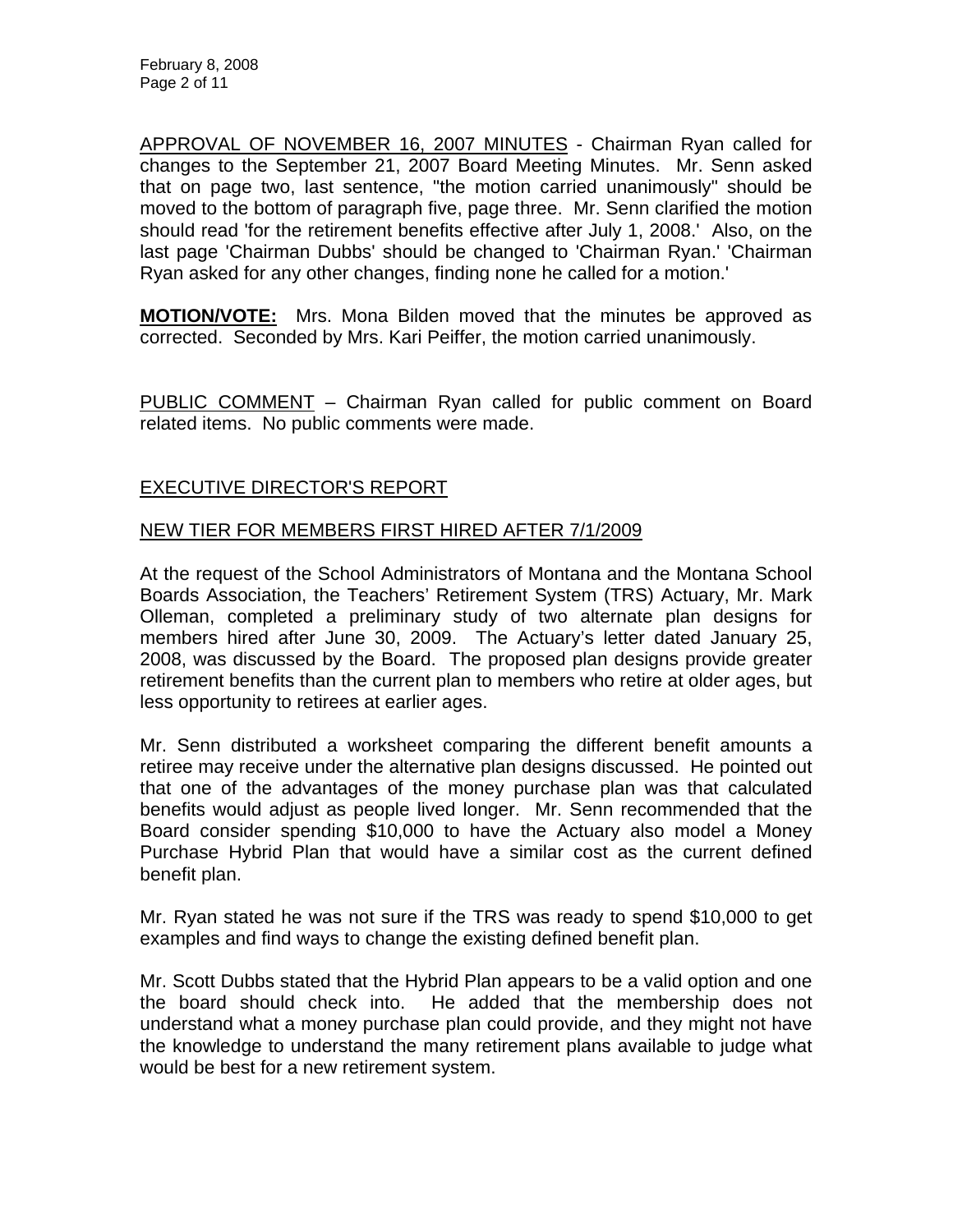February 8, 2008 Page 3 of 11

Tom Bilodeau, MEA-MFT, stated that he really did not have a good understanding of the money purchase plan. He feared the plan had aspects that would appeal to policy makers giving them reason to move toward a defined contribution plan. Right now, the defined benefit plan remained the preferred system and should be maintained. He had misgivings whether the TRS should invest \$10,000 to investigate a money purchase plan.

Mrs. Kari Peiffer expressed that the TRS should move forward to complete the study, giving the Board would have the information they needed to make an educated decision.

Mr. Layman asked Mr. Rudd if the retirement plan played a significant roll in teacher retention.

Mr. Rudd shared with the Board that the main reason teachers and administrators leave their positions was compensation. The Board discussed several issues why teachers are leaving Montana positions. They discussed the depth of hiring and how compensation played a factor in the staying power of Montana's teachers.

**MOTION/VOTE:** Mr. Dubbs moved to spend the \$10,000 to come up with a money purchase plan analysis. Seconded by Mrs. Peiffer, the motion passed four to two.

# PROFESSIONAL RETIREMENT OPTION

Mr. Senn discussed the January 25, 2008, letter from Mr. Olleman regarding the MEA-MFT proposed Professional Retirement Option.

Mr. Senn reminded the Board that their Funding and Benefit Policy states that the Board may not support legislation if the system was not actuarially sound with an amortization period of less than 25-years and a funding ratio of at least 85%. As of July 1, 2007, the amortization period was 28.6 years and the System was 79% funded.

Mr. Tom Bilodeau commented that this proposal had been around since the 90's but was still a good idea, one that would help attract professionals and retain staff. Mr. Bilodeau commented he would like to see it presented and discussed further during the next legislative session, and would like to see interested groups present this bill to the legislature.

RETURN TO WORK – The Board reviewed Mr. Olleman's letter of January 25, 2008, discussing one way in which a return to full-time employment, while continuing to receive retirement benefits, might not have an adverse impact on the TRS.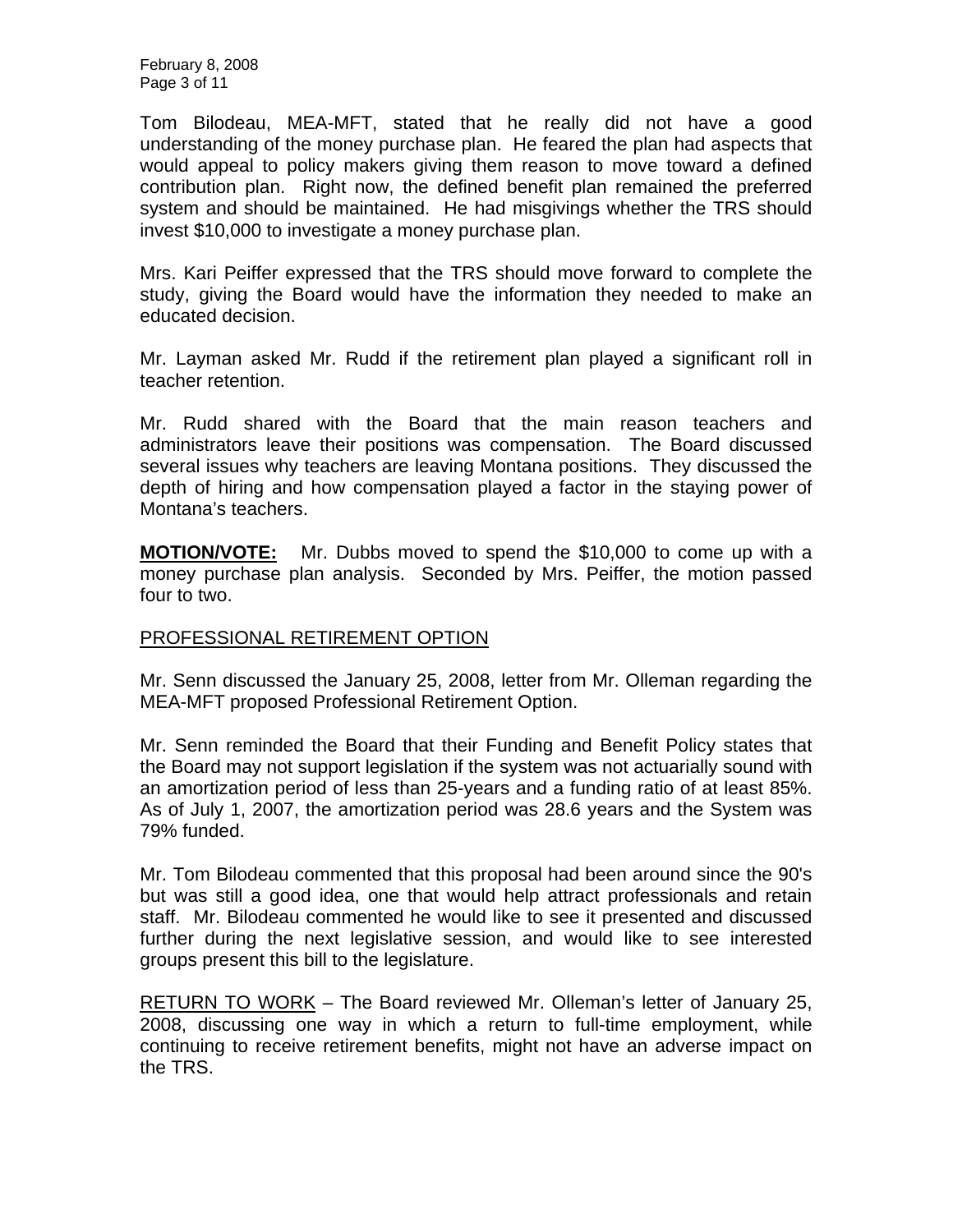The Actuary concluded that the ultimate cost of any return to work program is heavily dependent on how the program changes active and retired members' behavior. Mr. Olleman strongly recommended that any proposal that is considered include a sunset provision.

Mr. Rudd added that this information was nice to know. He stated that they had fought a few times in the legislature over such topics, such as House Bill 63 and others, but they never had a number. Folks in the field have often asked, what was the age for this scenario? This number will help in regards to those teachers that want to continue after 65, especially those in small/rural schools who might stay on if they could.

# 1.0% INCREASE IN THE ORP EMPLOYER CONTRIBUTION RATE

The MEA-MFT proposed to increase the Optional Retirement Program (ORP) employer contribution rate contributed to ORP member accounts. The proposal would have the State General Fund contribute \$50 million dollars to the TRS to reduce the University System's unfunded liabilities; hopefully, freeing up around 1.0% of the 4.72% supplemental rate currently paid by the University System to the TRS. This additional 1.0% would then be contributed to the accounts of those participating in the ORP.

# WORKING RETIREES-RECALCULATION OF RETIREMENT BENEFITS

Mr. Senn explained that when a retiree returns to work their benefits are terminated and they are reinstated to active status. When they subsequently retire, if they had worked at least one full year, benefits are recalculated as if they have never been retired. This recalculation can result in a significant increase in benefits that are often under-funded. Mr. Senn shared several examples and suggested the Board consider legislation that would suspend benefits when a retiree returned to full-time employment, and then calculate a second benefit based on the new service and salary, which would be added to the original benefit.

Mr. Senn indicated, that as part of the Executive Planning Process, he would be submitting this legislative concept to the Governor's budget office in April.

# RETIREMENT EFFECTIVE DATES-MAY/JUNE TERMINATIONS

Pursuant to the Board's discussion in February, Mr. Senn informed the Board that legislative concepts submitted as part of the Executive Planning Process would include a change to provide that if a member terminates within thirty days of the last day of school, they would be deemed to have terminated at the end of their contract, and benefits would be effective the first of the month following the last day of school.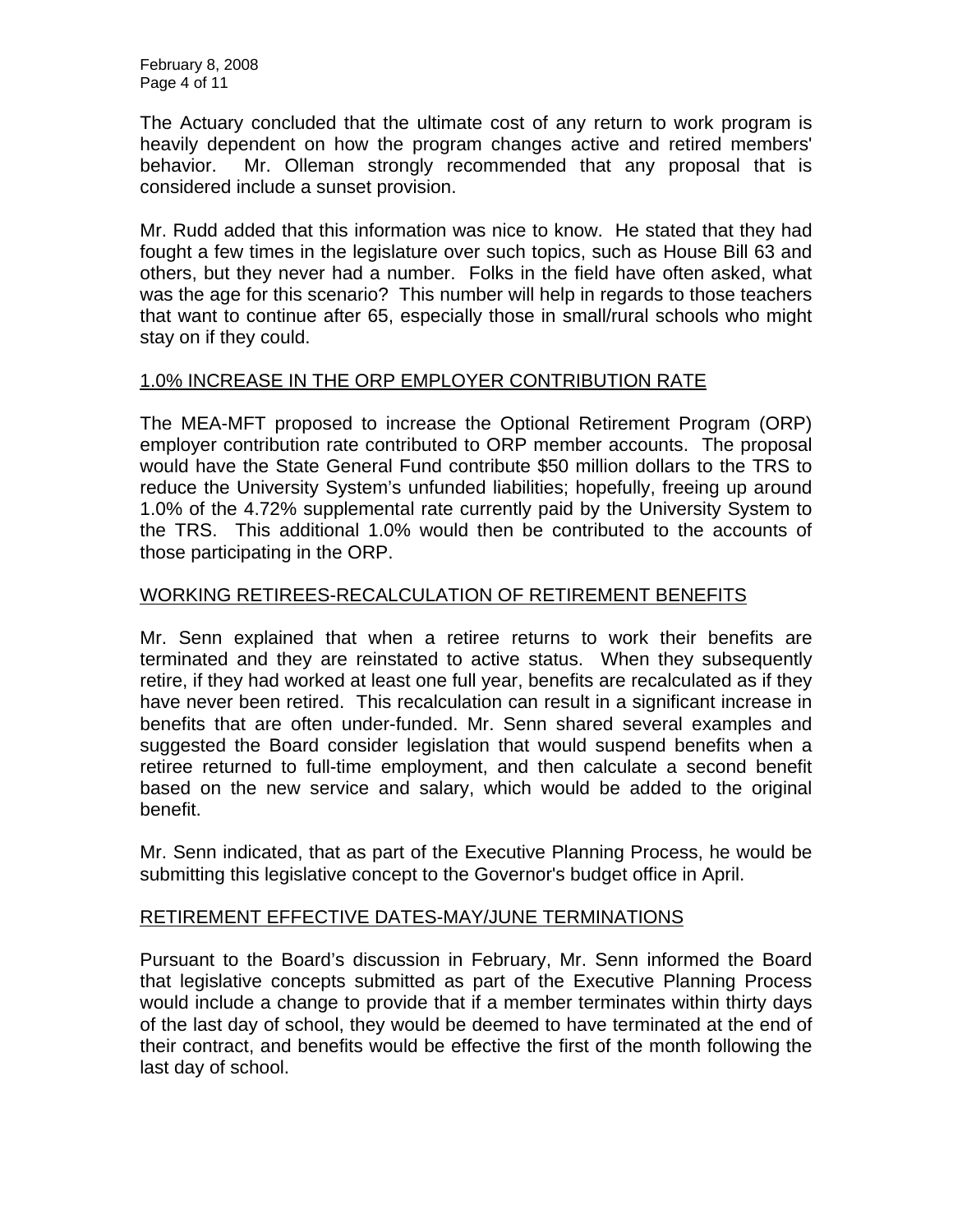February 8, 2008 Page 5 of 11

Mrs. Peiffer and Mrs. Bilden both added they felt this language would be most helpful in protecting the TRS.

## K-12 TRS/PERS MEMBERSHIP

Mr. Senn informed the Board that the legislative concepts submitted to the Budget Office may also include language to make all compensation paid to a retiree, regardless of the position held, subject to the earnings limitations under §19-20-731, MCA.

Mr. Bilodeau asked how this would affect or if it would include the Special Ed Coops?

Mr. Senn responded that he would include Community Colleges, Special Ed Coops, and K-12 employers, but it would not include state agencies and university systems.

Mr. Layman asked; if a person was in charge of electronics or computers and they were covered under Public Employees' Retirement System (PERS), and then employed in a teaching position, would they remain under PERS?

Mr. Senn responded that if they do not retire and they change positions, they will fall under whatever retirement system that position covers. If they retire under PERS, then go back to work for a school district, they are subject to the PERS retiree return-to-work provisions. The Board agreed this would need further discussions and information to find a solution.

## TRS HOUSEKEEPING

Mr. Senn informed the Board that a housekeeping proposal would be necessary to address changes made by the Pension Protection Act of 2006, regarding the definition of Normal Retirement Age, amendments to clarify provisions of the Family Law Orders statute, together with other minor language changes.

# SAVA COMMITTEE REPORT

The State Administration and Veterans' Affairs (SAVA) Committee met on January 7, 2008, and reconfirmed the Principles and Guidelines for Public Employee Retirement Systems adopted last biennium with minor changes. The SAVA Committee Workplan called for them to continue to work on HJR 59, and to hear legislative proposals at their April and June meetings.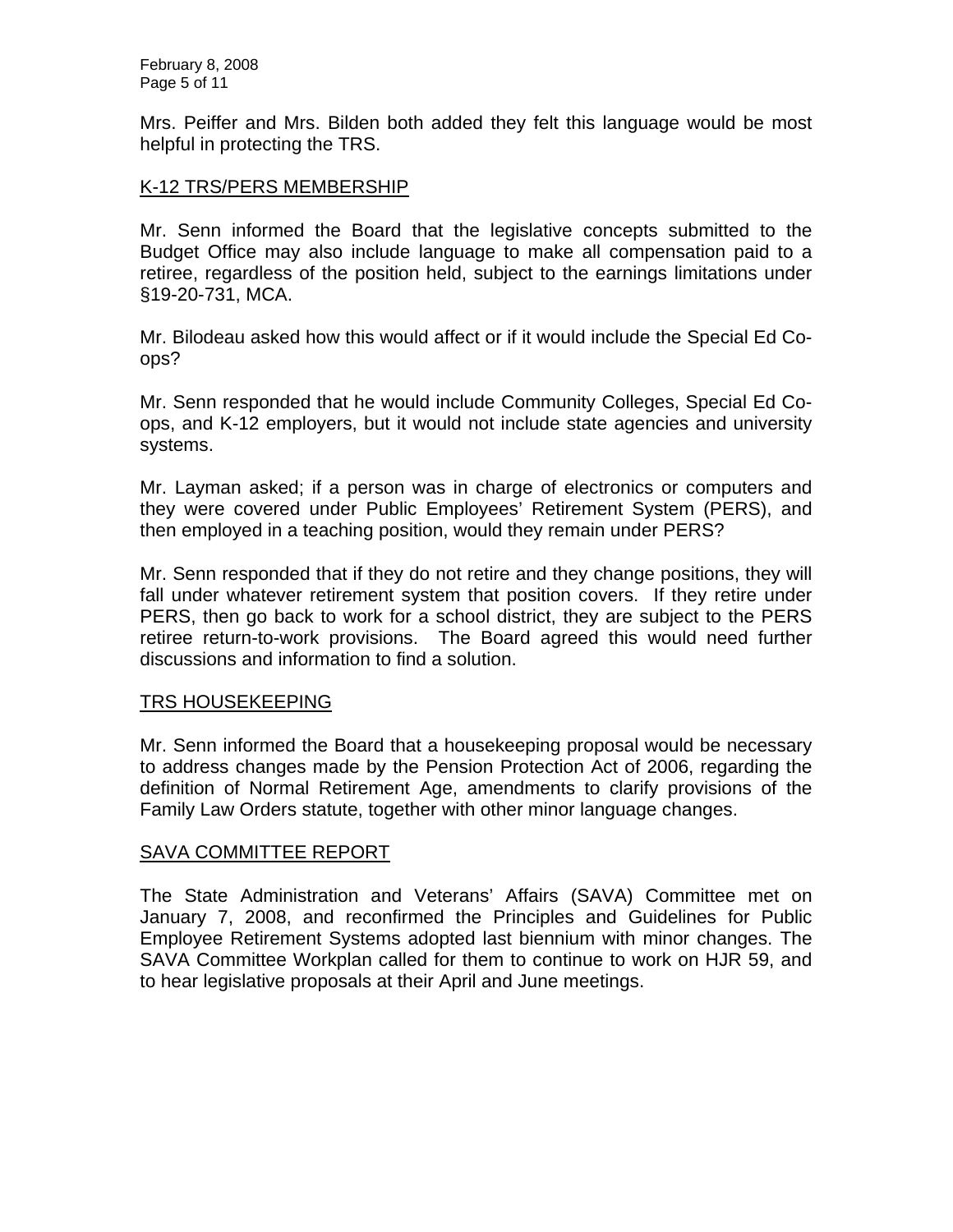February 8, 2008 Page 6 of 11

#### EXECUTIVE SUMMARY

Mr. Senn reviewed the major items and deadlines included in the Executive Planning Process.

Mr. Senn informed the Board that he attended the NCTR Legislative Committee Meeting, February 3, 4, and 5th. He shared three areas of importance to the Board; credited interest, normal retirement age, and financial economics.

The Board discussed the challenges with funding benefits and proposed legislative changes. They added this would be a good discussion for an outreach Board meeting. Mr. Ryan asked Mr. Rudd what he thought about this.

Mr. Rudd stated an outreach Board meeting was always a healthy thing, and recommended the agenda include several high-interest agenda themes, that the agenda be publicized well ahead of time, and the folks in MEA help publicize it with fliers and announcements to all the surrounding schools.

Mr. Bilodeau suggested an evening meeting or a Saturday would get the best results for a TRS Board meeting turn out.

The Board discussed times and places to have an outreach TRS Board meeting. It was the consensus that Billings might be the best choice for the upcoming May 2008 board meeting. The Chair directed that the meeting be held in Billings on May 8 and 9, 2008, starting at 4:30 p.m. on May 8.

**LETTER FROM MEMBER** - Chairman Ryan brought to the Board's attention an incredible letter written by the son of a one of our retirees, Phillip Kerry, regarding Karla Scarf and Natalie Chamberlain. He wanted Karla and Natalie to receive appropriate credit and recognition for their exemplary service.

## INDIVIDUAL PETITION

Office of Public Instruction (OPI) – At the November meeting the Board directed staff to work with OPI to gather additional information and to document the reasons for their request to cover all new employees under the PERS. Mr. Senn discussed a memo prepared by Kathy Bramer documenting staff's meeting with Ms. Bramer on November 30, 2007, and OPI's position on why all employees in the Office of Public Instruction should be members of PERS. Ms. Madalyn Quinlan was present representing OPI.

Mr. Senn stated, that if the Board agreed to proceed, he would recommend they identify the population of affected positions and the people who are currently in these positions. This would allow everyone to recognize what positions would be covered by the TRS and the PERS in the future.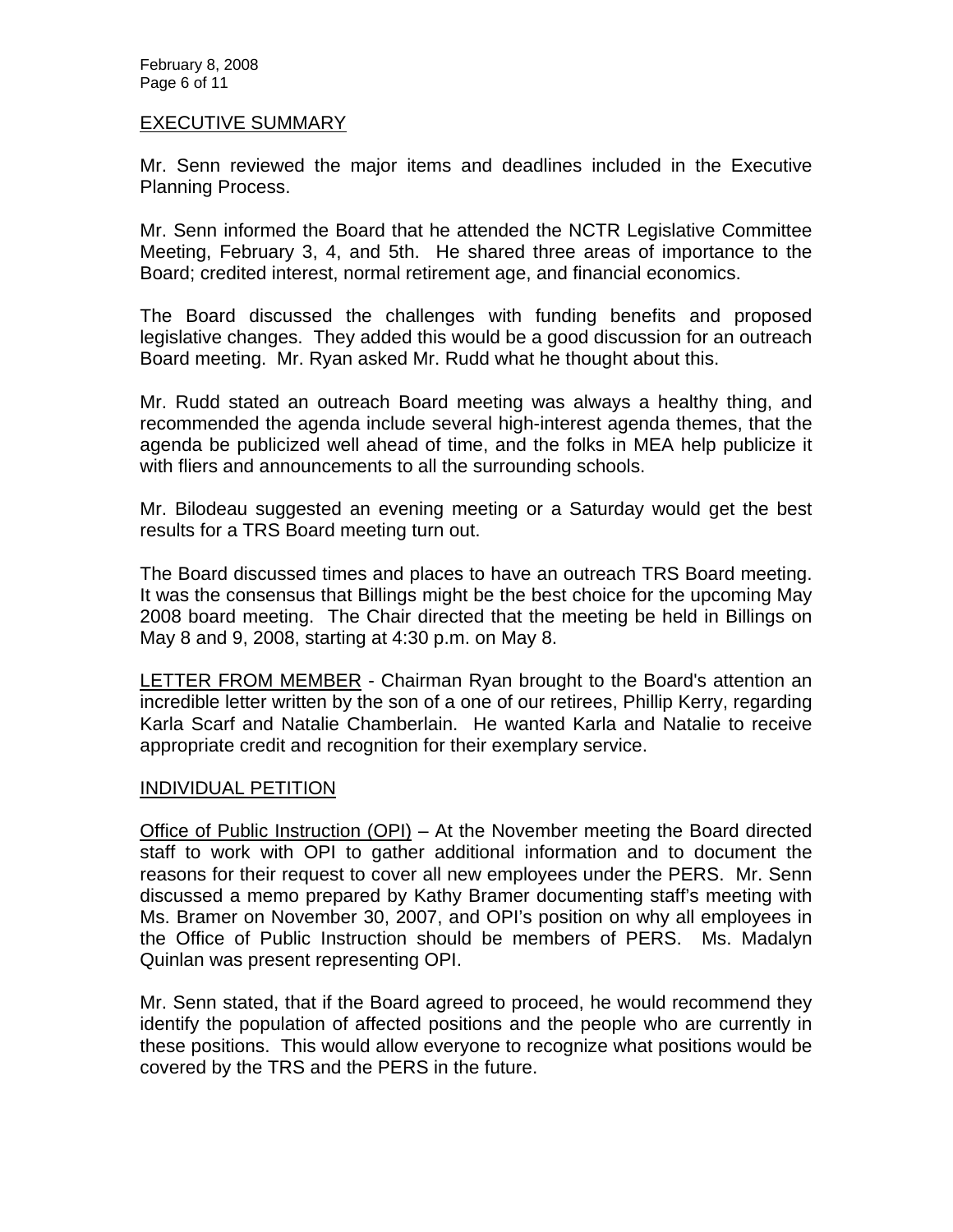February 8, 2008 Page 7 of 11

Secondly, Mr. Senn commented that we should involve the PERS in this transition, so both can evaluate whether there will be any adverse impact on either retirement systems.

Attorney Denise Pizzini voiced concerns regarding the proposal to cover only new employees under PERS as of a certain date. Mrs. Pizzini stated she felt this might be very problematic to defend against an equal protection argument for the people who are currently in the same type positions.

The other concern she had; was there a broader group of people in similar kinds of positions not working for OPI who would potentially have an equal protection argument as well. She suggested the TRS should look at these issues and understand what the group of potentially affected employees are before the Board makes a determination of how to proceed.

Ms. Madalyn Quinlan, Chief of Staff, Office of Public Instruction, commented that it was a matter of the duties of the position not a particular superintendent. The No Child Left Behind (NCLB) Act might change and positions may change, perhaps in the future OPI might have classroom positions again, but that would take the action of the legislature. She added it was unlikely that these office positions would morph into that, and similar situations might arise in the future.

Mr. Ryan asked what the issues were in the OPI, and what difference does it make to OPI which retirement system members are paying into?

Ms. Quinlan commented that it is not the issue which retirement system a member is paying into, it is an issue of looking at the job description and where does it fit. She indicated they do not have positions right now in the OPI that are instructional capacity positions. They do not have people who are going into the classroom teaching or developing curriculum. They have people who talk to schools about best practices, about aligning their curriculum with state standards, and focused on accountability. Ms. Quinlan stated there was a shift there, and also there was the recruitment issue, and being able to hire experienced teachers for these positions.

Mr. Ryan asked; how many positions does this issue affect?

Ms. Quinlan stated there were 15 positions presently in the TRS and another 20 positions that were in the PERS, and in the state payroll system they have all been called instructional coordinators.

Mr. Ryan asked; if there were retired teachers in these positions?

Ms. Quinlan responded that they were a mix of age and backgrounds.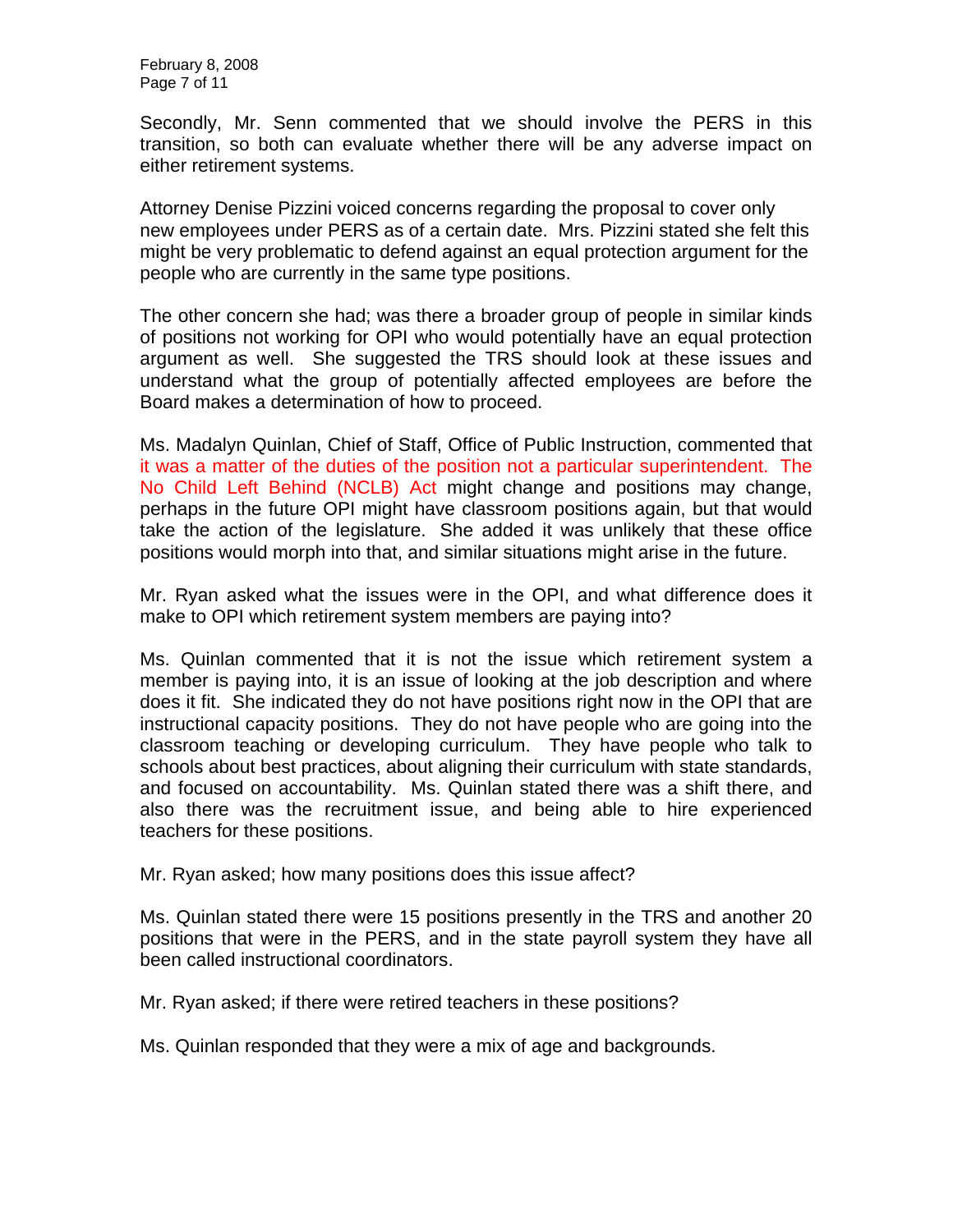February 8, 2008 Page 8 of 11

Ms. Rau asked; if there were seasonal positions as well that fell under this same issue?

Ms. Quinlan answered there were seasonal positions that could be affected by this issue. But what determination that is made with this issue might change that in the future.

Mr. Turcotte stated he was not inclined for the Board to support this request. If they wanted to go to the legislature and take it on, he thought that might be more appropriate.

Mr. Dubbs commented that he believed this was a situation where we could clean up some problems, and we need to be proactive as a Board to clean them up. He added he did not totally agree that we were doing things a whole lot differently than we did before, or that we were going to be doing them differently in the future.

Mr. Dubbs stated that a lot of the justifications for the type of jobs were certainly tied to education. These positions were administrative and not that different from duties of superintendents and administrators from around the state.

Mr. Dubbs further stated that right now if someone were to go to the legislature and say we needed to change this, our office would need to have an opinion as to how it should change and what changes made sense. Again the only way to do this would be to study the issue.

Mr. Senn indicated that legal research should be done to answer the question if there were equal protection issues, and what are our options.

Mr. Ryan agreed that the first issue should be the legal question, because that would change the approach that the Board would take for the study.

Mr. Senn recommended the Board direct staff to complete the preliminary legal investigation and get the information needed, work with Mr. Olleman to get an actuarial work estimate, and present the results at the May Board meeting.

Chairman Ryan asked the Board for a motion.

**MOTION/VOTE:** Mrs. Mona Bilden moved to table this item until the May 9, 2008, meeting, giving staff time to gather pertinent information the Board needed to make a decision. Seconded by Mrs. Peiffer, the motion passed unanimously.

# LEGAL COUNSEL REPORT

Case Update - Farrier - Attorney Denise Pizzini informed the Board that Mr. Farrier filed his third appeal on his request for concurrent TRS retirement benefits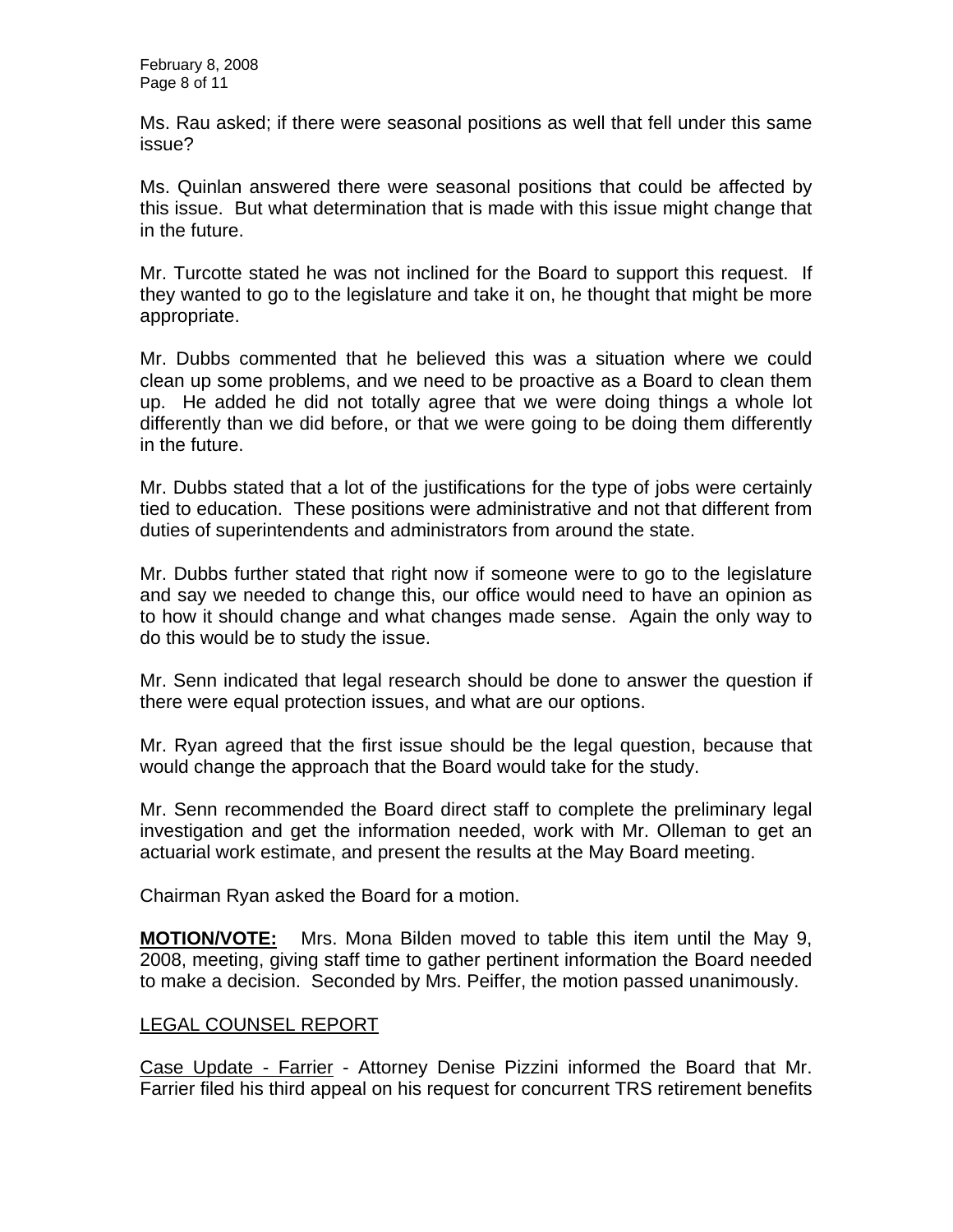February 8, 2008 Page 9 of 11

with full-time employment at the University of Montana. The issue currently under consideration was the TRS counterclaim to recover the erroneously paid benefits, plus interest.

Case Update – Colter - Mr. Paul Johnson has been appointed the hearings officer by Agency Legal Services and he issued a scheduling order with discovery to be completed by March 21, 2008. All pre-hearings, motions, and briefs have to be filed by April 11, 2008, with response briefs by April 25, 2008, and reply briefs by May 7, 2008. Pre-hearing memoranda and service of exhibits are required on or before May 14, 2008, and a pre-hearing conference will be held on May 21, 2008. Hearing is scheduled for June 4, 2008.

## OTHER BUSINESS

Out of State Travel - Dan Gaughan to attend two GFOA training classes; one on internal controls and the other on preparing the comprehensive annual financial report. Denise Pizzini to attend the June National Association of Public Pension Attorneys conference in Boston.

**MOTION/VOTE:** Mr. Layman moved to approve the requested travel requests for Mr. Gaughan and Mrs. Pizzini. Seconded by Mr. Turcotte, the motion passed unanimously.

2008 Budget Amendment - Mr. Senn explained that when we presented the FY 2007-08 budget for Milliman's services, we did not anticipate the additional \$15,000 charge to develop actuarial tables approved by the Board last fall. However, Mr. Senn explained that there were significant savings in other areas of the budget and to date, there was a budget surplus of approximately \$57,000. Mr. Senn recommended that the Board table the request for a budget amendment.

**MOTION/VOTE:** Mr. Turcotte moved to table the request for a 2008 Budget Amendment. Seconded by Mrs. Bilden, the motion passed unanimously.

Investment Report - The Board received a copy of the Board of Investment's annual report. Mr. Turcotte informed the Board that the major issue before the Board of Investments was the SIV investments included in STIP, and explained what had happened.

# Comprehensive Annual Financial Report Presentation:

Mr. Gaughan reviewed the Comprehensive Annual Financial Report pointing out that the new report provided more information than in the past. Mr. Gaughan also informed the Board that the TRS received both the GFOA Certificate of Achievement for Excellence in Financial Reporting and the PPCC Public Pension Standards Award for meeting professional standards for plan design and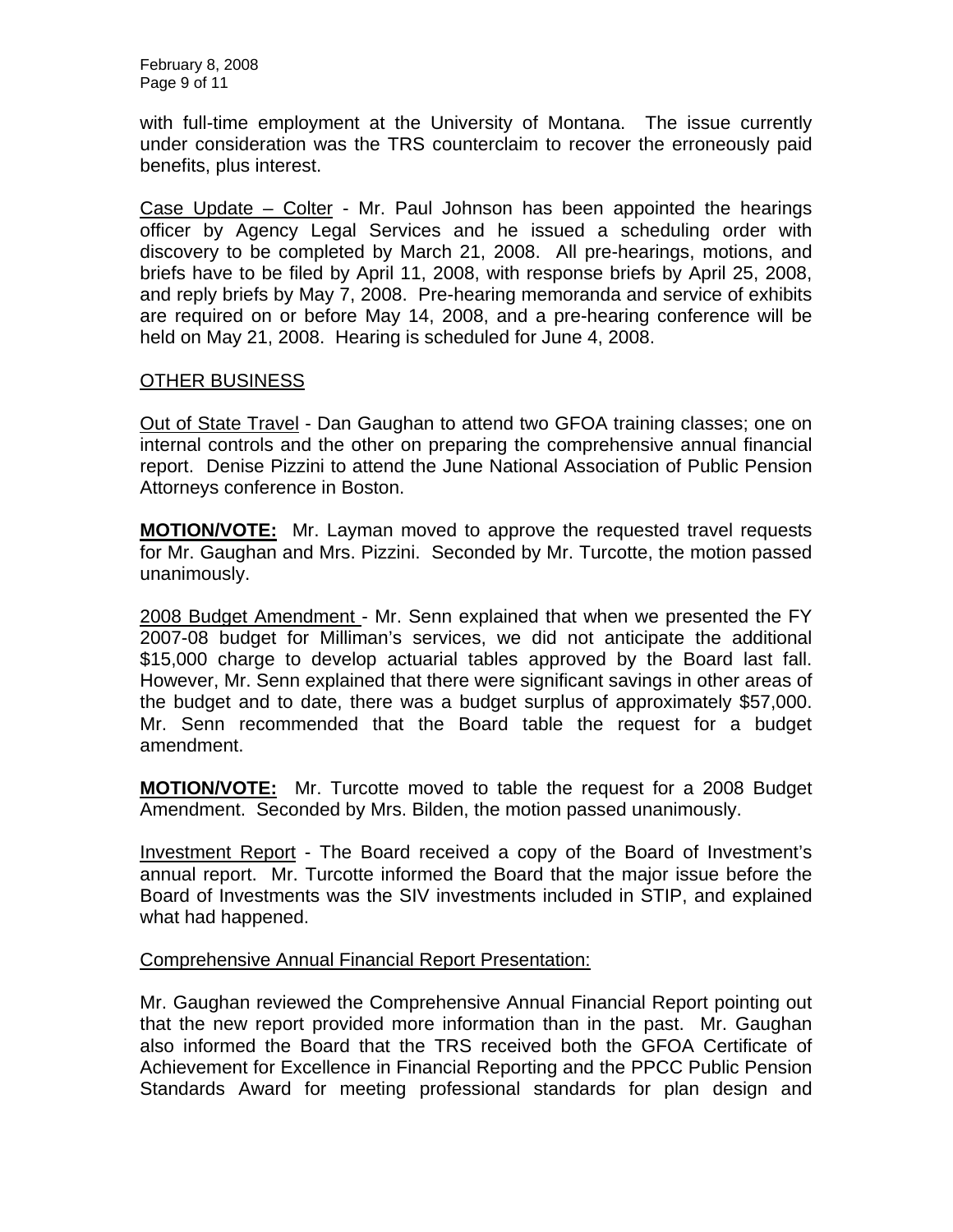administration this year. He further shared he would continue to implement improvements, such as better paper and perhaps color graphics, enhancing the report as time progressed.

Financial Statements - Mr. Gaughan pointed out that on Changes in Fund Balance Statement, under Expenses and Benefits Paid, the \$97 million number did not reflect the January payment of approximately \$16 million, because of timing. The financial statement showed that revenues this year were running behind revenues compared to last year.

Budget - Mr. Gaughan added the biggest change to the budget was the statewide cost allocation, which \$77,000 was budgeted; we were actually billed a total of only \$22,000 for the TRS share.

Mr. Ryan asked; what happened on the rent budget? Mr. Gaughan explained we were originally paying a two part billing; general building and the grounds maintenance. When putting the budget together, Mr. Gaughan explained he did not include the grounds and maintenance number, therefore, we were \$3,000 short.

Mr. Ryan inquired about the increase in benefits, since there were the same number of employees? Dan explained that the employer's contribution to employee health insurance increased from \$530 to \$570 a month for each individual.

Mr. Ryan asked; what items are put into "other expenses"? Mr. Gaughan explained that educational expenses, registrations, organization dues, training costs, conferences; and basically non-specific item expenses.

Mr. Gaughan pointed out the new line item of \$21,000 was for a new scanner and software for development of the web estimator.

Mr. Ryan asked; contracted services was basically for contracts, but if we did something more with Milliman, would it go over into consulting and professional? Mr. Gaughan indicated that work with Milliman would stay in the contracted services line, but what he had pulled out of the contracted services was the specific web estimator, because it was going to be capitalized and expensed over a four-year period.

Delinquency Agency Report: Dan reported that there were no exceptions at this time.

Next Meeting Dates: - The next meeting dates have been scheduled for May 8 & 9, September 5, and November 14, 2008.